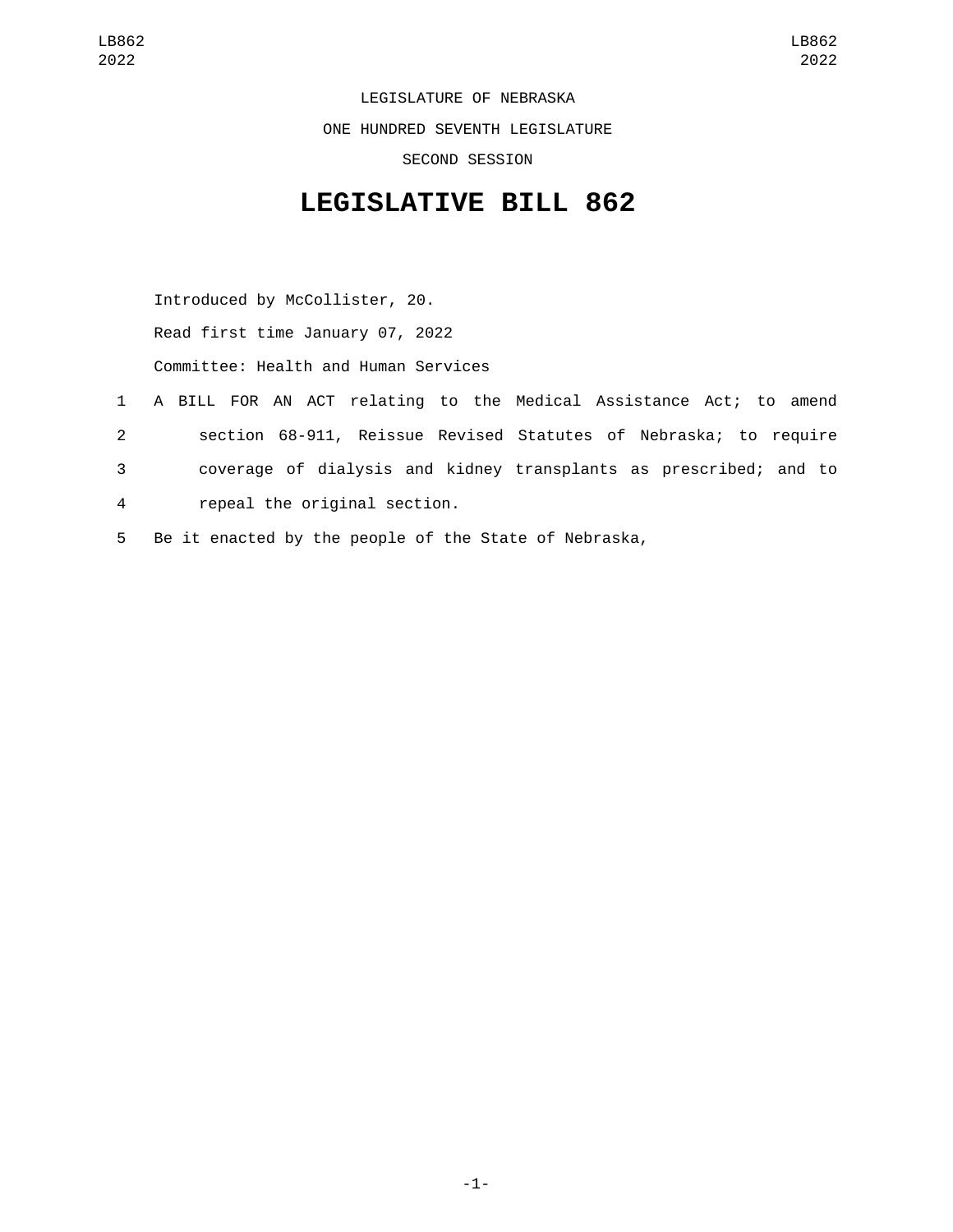| 1              | Section 1. Section 68-911, Reissue Revised Statutes of Nebraska, is    |
|----------------|------------------------------------------------------------------------|
| $\overline{2}$ | amended to read:                                                       |
| 3              | 68-911 (1) Medical assistance shall include coverage for health care   |
| 4              | and related services as required under Title XIX of the federal Social |
| 5              | Security Act, including, but not limited to:                           |
| 6              | (a) Inpatient and outpatient hospital services;                        |
| $\overline{7}$ | (b) Laboratory and X-ray services;                                     |
| 8              | (c) Nursing facility services;                                         |
| 9              | (d) Home health services;                                              |
| 10             | (e) Nursing services;                                                  |
| 11             | (f) Clinic services;                                                   |
| 12             | (g) Physician services;                                                |
| 13             | (h) Medical and surgical services of a dentist;                        |
| 14             | (i) Nurse practitioner services;                                       |
| 15             | (j) Nurse midwife services;                                            |
| 16             | (k) Pregnancy-related services;                                        |
| 17             | (1) Medical supplies;                                                  |
| 18             | (m) Mental health and substance abuse services; and                    |
| 19             | Early and periodic screening and diagnosis<br>(n)<br>and<br>treatment  |
| 20             | services for children which shall include both physical and behavioral |
| 21             | health screening, diagnosis, and treatment services.                   |
| 22             | (2) In addition to coverage otherwise required under this section,     |
| 23             | medical assistance may include coverage for health care and related    |
| 24             | services as permitted but not required under Title XIX of the federal  |
| 25             | Social Security Act, including, but not limited to:                    |
| 26             | (a) Prescribed drugs;                                                  |
| 27             | Intermediate care facilities for persons with developmental<br>(b)     |
| 28             | disabilities;                                                          |

29 (c) Home and community-based services for aged persons and persons 30 with disabilities;

31 (d) Dental services;

-2-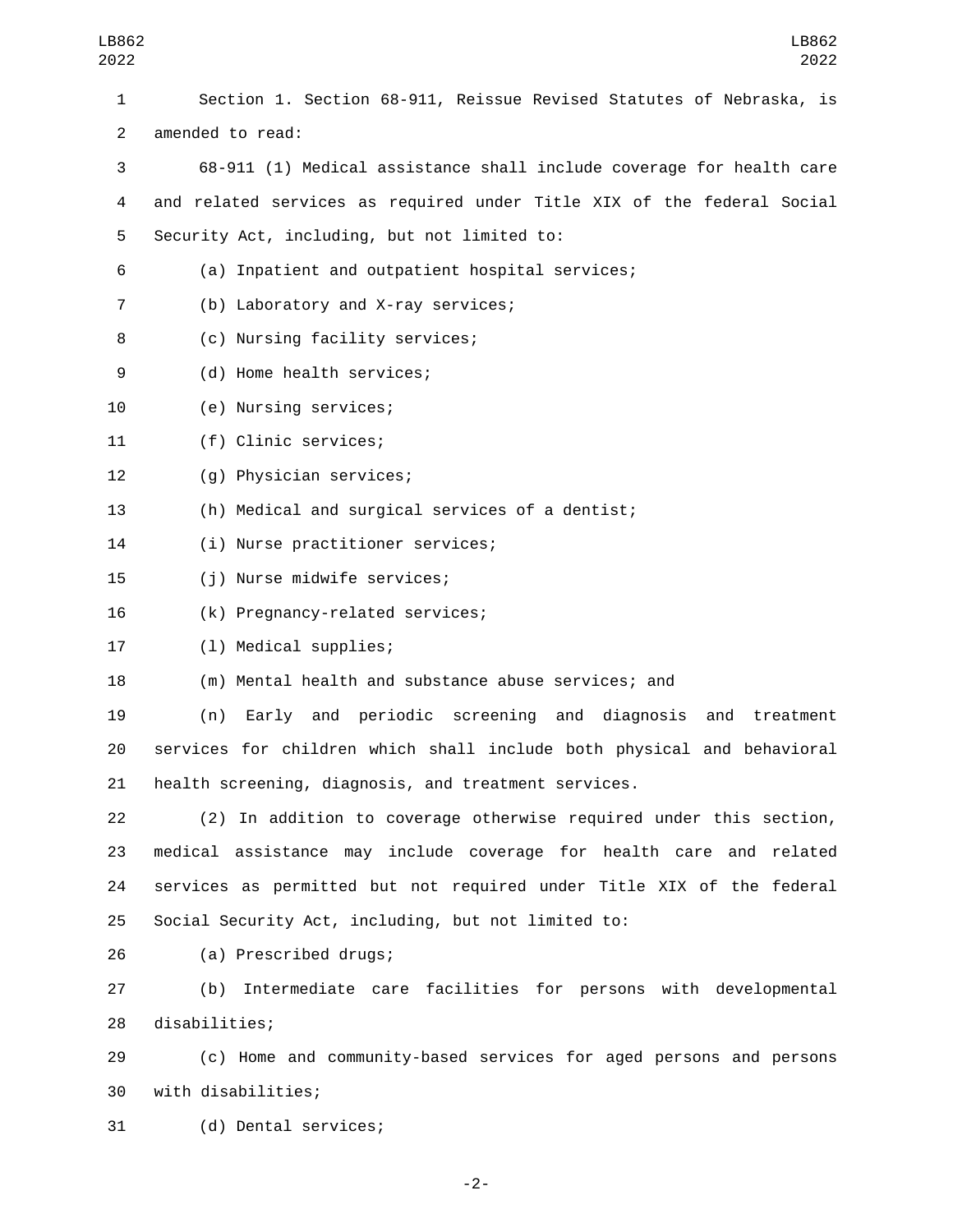| 1              | (e) Rehabilitation services;                                        |
|----------------|---------------------------------------------------------------------|
| 2              | (f) Personal care services;                                         |
| 3              | (g) Durable medical equipment;                                      |
| 4              | (h) Medical transportation services;                                |
| 5              | (i) Vision-related services;                                        |
| 6              | (j) Speech therapy services;                                        |
| $\overline{7}$ | (k) Physical therapy services;                                      |
| 8              | (1) Chiropractic services;                                          |
| 9              | (m) Occupational therapy services;                                  |
| 10             | (n) Optometric services;                                            |
| 11             | (o) Podiatric services;                                             |
| 12             | (p) Hospice services;                                               |
| 13             | (q) Mental health and substance abuse services;                     |
| 14             | (r) Hearing screening services for newborn and infant children; and |
| 15             | (s) Administrative expenses related to administrative activities,   |
|                |                                                                     |

16 including outreach services, provided by school districts and educational 17 service units to students who are eligible or potentially eligible for 18 medical assistance.

 (3) No later than July 1, 2009, the department shall submit a state plan amendment or waiver to the federal Centers for Medicare and Medicaid Services to provide coverage under the medical assistance program for community-based secure residential and subacute behavioral health services for all eligible recipients, without regard to whether the recipient has been ordered by a mental health board under the Nebraska Mental Health Commitment Act to receive such services.

 (4) On or before October 1, 2014, the department, after consultation with the State Department of Education, shall submit a state plan amendment to the federal Centers for Medicare and Medicaid Services, as necessary, to provide that the following are direct reimbursable services when provided by school districts as part of an individualized education program or an individualized family service plan: Early and periodic

-3-